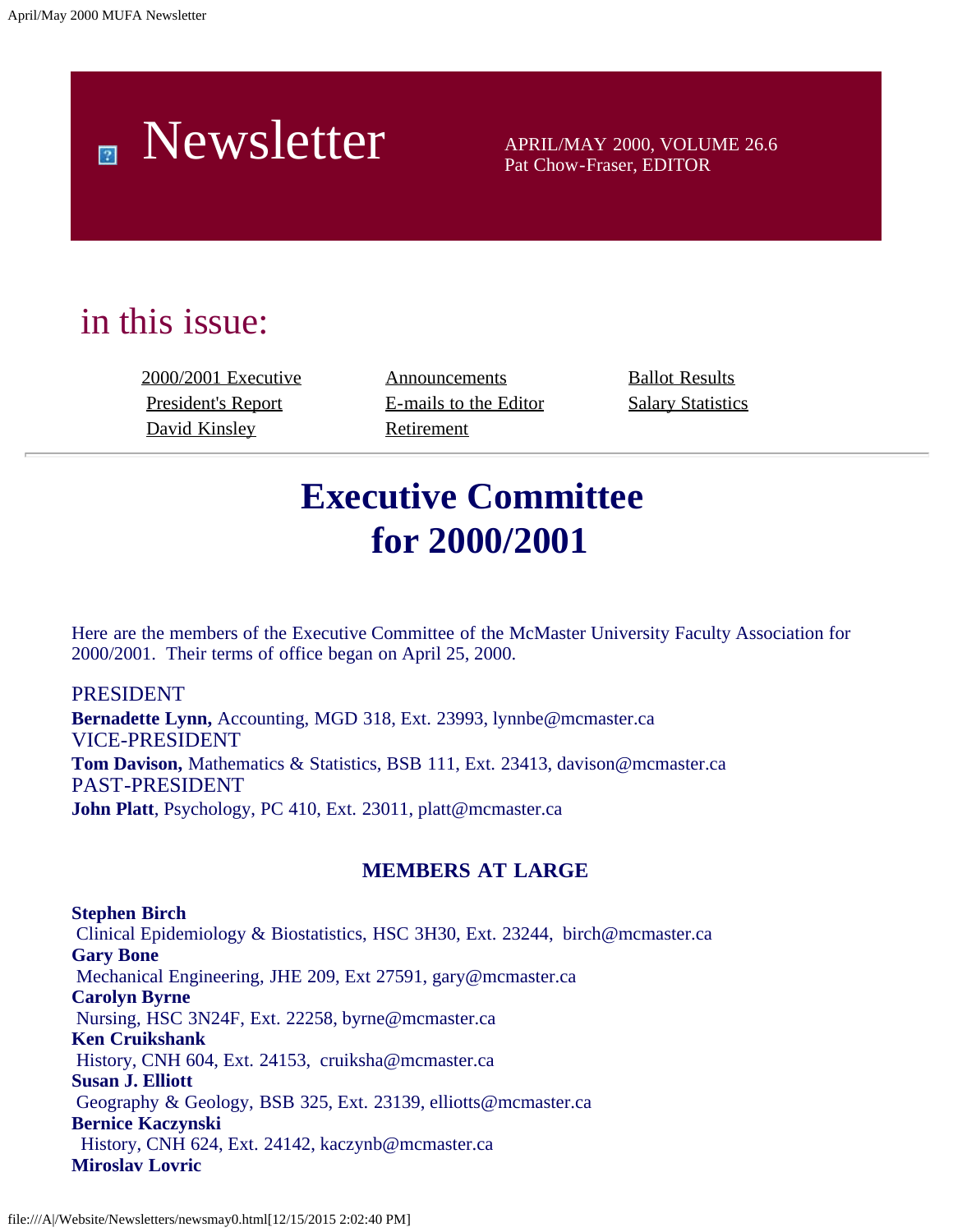Mathematics & Statistics, BSB 109, Ext. 27362, lovric@mcmaster.ca **Stefania Miller** Political Science, KTH 534, Ext. 23891, millers@mcmaster.ca **Khalid Nainar** Accounting, MGD 316, Ext. 23990, nainar@mcmaster.ca **Carl Spadoni** Mills Library, L B102, Ext. 27369, spadon@mcmaster.ca

## President's Report

(delivered at the April 18, 2000 Annual General Meeting)

<span id="page-1-0"></span>Colleagues, we have successfully completed another academic year and I am about to pass the reins of the Association into the able hands of Bernadette Lynn. In this, my last report to you as President, I would like to briefly update you on a few matters concluded since my last report or still pending, and then to make some observations about the relationship between MUFA and its members..

### **PENSION SURPLUS**

I am sure that most of you are anxious to hear what progress has been made by the President's Committee on Retirement Provisions for Salaried Employees in respect to arriving at a scheme to share the very large surplus that has accumulated in the McMaster Pension Plan. As you probably remember, an agreement was at hand near the end of last term, only to find from expert consultants that its structure made it unlikely to obtain the necessary approvals. Since then the Committee and the various consultants have been working on a much simpler cash arrangement. Modelling of the parameters of such an arrangement in terms of distributions of payments across various Member groups has been completed. In the meantime, interactions on this matter seem to have moved from direct negotiation in the Committee to exchanges between lawyers representing the University on one hand and Plan members on the other. I wish I could tell you when this matter will be completed so that an agreement can be placed before you for ratification, but this new mode of interaction makes it very difficult to assess what progress, if any, is being made. It would appear that the next step is for the University to make a concrete proposal for consideration by the representatives of the various groups of Plan members.

### **ENROLLMENT INCREASES**

Another matter of considerable concern to many MUFA members is the state of planning for enrollment increases resulting from the double cohort and various demographic factors. Since I last reported, you have undoubtedly seen in the press or elsewhere that results of the provincial SuperBuild competition have been announced. McMaster received \$22 million to renovate space for new classrooms, laboratories and examination facilities in several areas of the University. This result provided most of what McMaster requested, except for a second life sciences building. Together with the recent announcement of plans for an additional student residence, these developments go a long way toward providing the physical facilities for dealing with increased enrollment. Other issues, such as parking, remain to be resolved.

A second consideration in planning for enrollment increases, one of particular concern to MUFA members, is the need for additional faculty and staff to deal with additional students. In this regard, the recent announcement of the 21st Century Chairs by the federal government is most welcome. McMaster's administration informally estimates that McMaster should obtain approximately forty of these chairs [updated to 96]. Some of these will be directed toward junior faculty positions and some to more senior ones. Most of the recruiting for these chairs will presumably be directed to Canadian and other scholars abroad, since extensive use of these chairs by Canadian universities to cannibalize each other's faculties would accomplish very little. While celebrating the creation of these chairs, it is important to recognize that their numbers are not sufficient to completely service projected increases in enrollment. Some additional assistance will come from chairs to be funded by the Changing Tomorrow Today Campaign, but more traditional replacement and recruitment of new faculty will be required. I believe we are beginning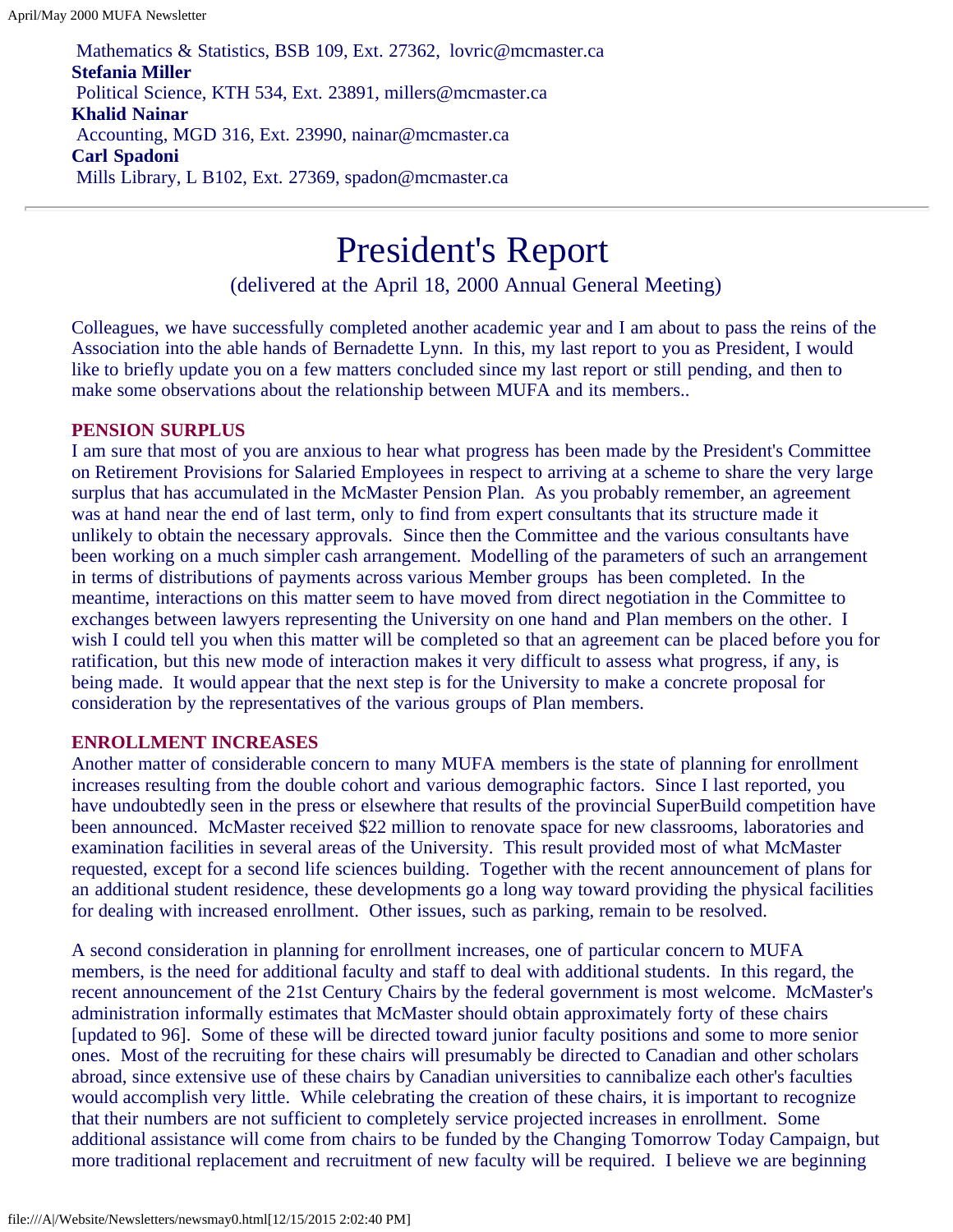to see the latter happening, at least in some areas. Of course, none of this addresses issues of support staff.

A third consideration in planning for enrollment increases is the need for increased operating funds to hire additional staff and faculty, to operate additional classrooms and laboratories and to otherwise service additional students. To date these additional operating funds remain the missing piece of the puzzle. This is a particularly acute problem for McMaster because about 9% of its current enrollment is above the "corridor" for which the provincial government provides operating funds. Hope that the provincial government would begin to address the need for additional operating funds in recent announcements has not been borne out. As a result, McMaster's administration appears to have revised downward its original targets for increased enrollment. I suspect that these numbers may undergo further adjustments over the next couple of years depending on the response of both the provincial government and the universities to rising societal pressures as arrival of the double cohort approaches. In any case, I take some comfort from the considerable sensitivity McMaster's administration has thus far shown in keeping projected enrollment increases tied to increases in the resources needed to maintain the quality of education provided to those students.

### **JOINT COMMITTEE**

Turning to matters somewhat more directly in the hands of MUFA, there are several developments to report to you from the Joint Committee. As indicated in my last report, an accounting of recent usage of the negotiated pool of money for tuition bursaries for dependents of MUFA members revealed that the pool was not being fully utilized. This allowed us to negotiate an increase in individual bursaries that greatly reduced the increasing gap between tuition fees and the amount of the bursary. We were subsequently able to make this increase retroactive to last September and to arrive at a memorandum of agreement with the administration to carry any surplus or deficit in this pool over from year to year and to have the Joint Committee set the amount of the tuition bursary for the subsequent year at its last meeting of each academic year. This arrangement is similar to the way in which the modem pool is managed by the Joint Committee and allows for a maximum size bursary based on current usage of the pool. Of course the size of the pool continues to be eligible for renegotiation whenever the Joint Committee negotiates remuneration.

The subcommittee charged with reviewing the CP/M model is now having regular meetings and beginning to make some progress. It appears to me that this committee has decided against any major revision of the model, and is instead working to remove ambiguities and to correct some problems which have arisen in administration of the model. I have some hope that the work of this subcommittee will be completed before the Joint Committee adjourns for the summer.

The benefits performance analysis mentioned in my last report has been agreed to in the Joint Committee and is currently awaiting the arrival of necessary data from Human Resources. I also mentioned in my last report that the Joint Committee had agreed to develop a policy on rights and obligations of MUFA members during work stoppages by other groups. That work has begun and several drafts have been exchanged between MUFA and administration representatives. Although some differences clearly remain to be resolved, I hope that a mutually acceptable document might be arrived at before the summer recess. The MUFA representatives to the Joint Committee have indicated that they wish to submit any resulting document to a vote of the membership before final acceptance.

### **NEWS IN BRIEF**

I shall briefly mention two other developments which may be of interest to you. Over the past two years, a joint MUFA-Senate drafting committee worked out a number of proposed changes to the Tenure and Promotion (yellow) document. These changes required the approval of both the MUFA Executive and the Senate Committee on Appointments before going to the Senate for final approval. Most of these changes were relatively minor matters of increasing clarity and other "housekeeping" issues. These changes have recently received the necessary approvals and are now in effect. However, one set of changes attempted to restrict the powers of appeal tribunals in various ways. Not surprisingly, the MUFA Executive and the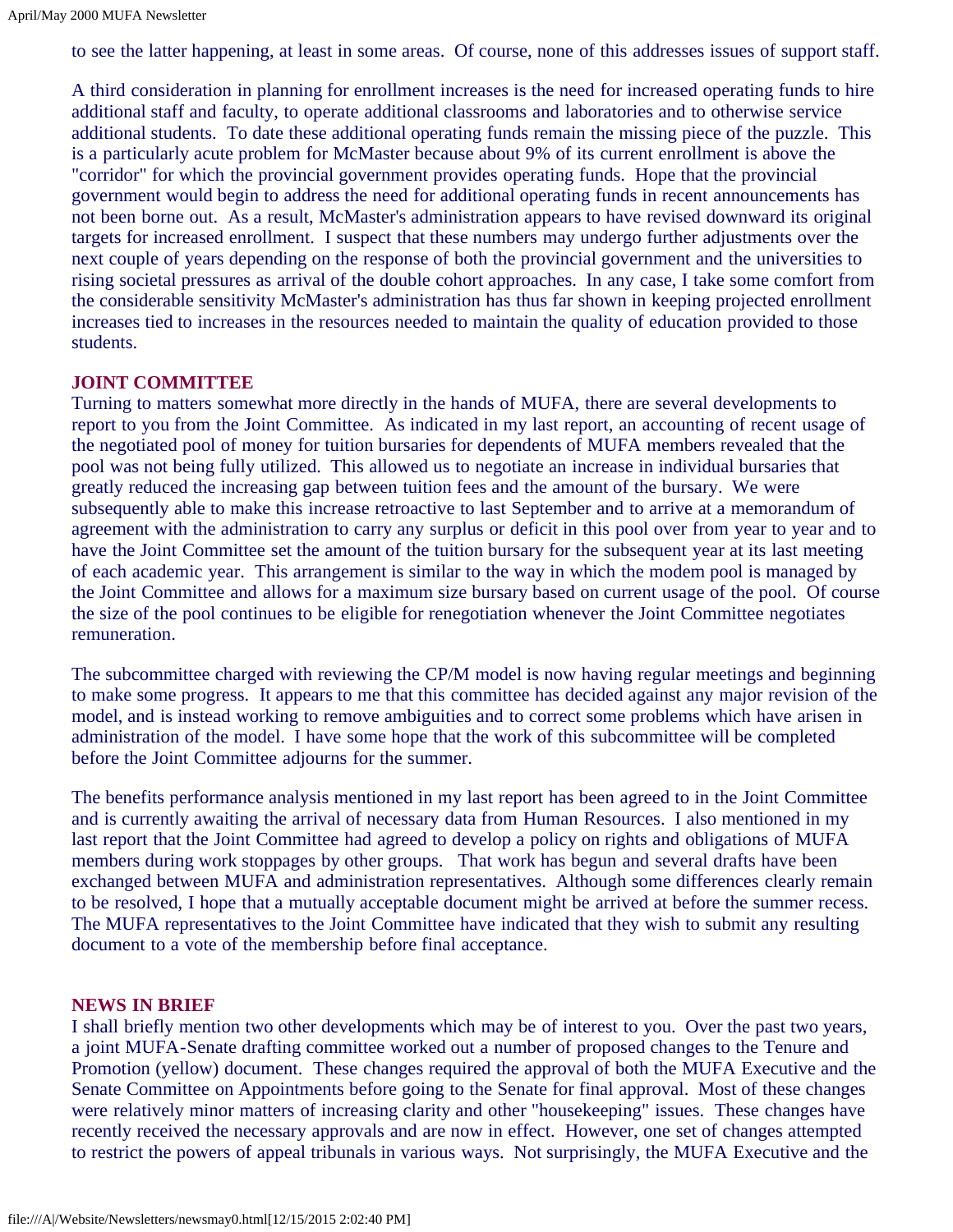Senate Committee on Appointments were unable to reach agreement on such changes, and no changes will be made to the appeal process for tenure and promotion at this time. I suspect this issue will be revisited in the near future as some are convinced that too many appeals of tenure and promotion decisions have been upheld by appeal tribunals and that some remedy must be sought by changing the process or otherwise restraining the powers of such tribunals. Others feel that if there is a problem it is in the selection and training of tribunals, rather than in the nature of the process or the powers assigned to tribunals.

A final development is that the MUFA Executive has submitted to the MUFF Committee a proposal for a free flu shot clinic for faculty and staff. The fate of this proposal is not yet known, but I hope it will be approved in time for such a clinic next fall. If it is approved I hope that more individuals will take advantage of it than those who utilized the self-funding clinic provided last fall. My personal testimonial is that I received my first flu shot at that clinic, and for the first time that I remember did not suffer a case of flu last winter. Not statistically significant, but definitely encouraging.

### **DOES MUFA REPRESENT ME?**

It seems to be traditional for the outgoing MUFA President to take the liberty of commenting on any aspect of the Association or its operation he/she considers important. I would like to comment on two such matters having to do with the relationship of MUFA to individual faculty members.

More than once during my term of office I have heard a faculty member somewhat angrily pronounce that MUFA does not represent him/her because it has not adopted some position which the faculty member holds. I am reasonably sure that I have said the same thing sometime in the past. I believe that it is important to begin by realizing that individual members of MUFA hold about as wide and varied a range of opinions on any topic as one can possibly imagine. This being so, it is obvious that almost any action MUFA does or does not take will not be in agreement with the views of some members. Does this mean that MUFA does not represent those members?

Beyond the obvious sense in which MUFA represents all CP/M faculty and professional librarians in remuneration negotiations, I think the first and foremost sense in which it represents its members is by doing everything within its power to preserve their right to hold just such a range of opinion and act on those opinions in legal manners without retribution or discrimination. After this basic issue of academic freedom on which we can perhaps all agree, the situation is similar to that in any representative democracy. We elect representatives, not to perform the impossible task of simultaneously forwarding all of our divergent viewpoints, but with the expectation that they will operate with due diligence on behalf of our collective interests. Such operation involves debate and compromise so that a final outcome may not be ideal even in the mind of the representatives, but simply the best that could be obtained. If an individual is consistently at variance with the actions of such representatives, clearly one should seek different representatives or consider becoming a representative oneself. The latter brings me to my second concern.

### **STEWARDSHIP OF THE ASSOCIATION**

In the last few years it has become increasingly difficult to persuade faculty members to stand for election to the MUFA Executive, particularly with respect to the offices of Vice-President, President and Past President. It is not difficult to think of reasons that this might be happening. Decreases in faculty and staff numbers have meant increased workloads for all of us. Increasing emphasis on involvement in multiple collaborative research efforts also consumes more of our time. With the exception of a small amount of teaching release for a few of these Executive positions, the University does little to reward filling these roles and a few of our colleagues will certainly seek to ridicule those who do.

Whatever the reasons for this problem, the alternative to having capable concerned individuals fill these roles is potentially disastrous for each of us as faculty members and for the University as a whole. Most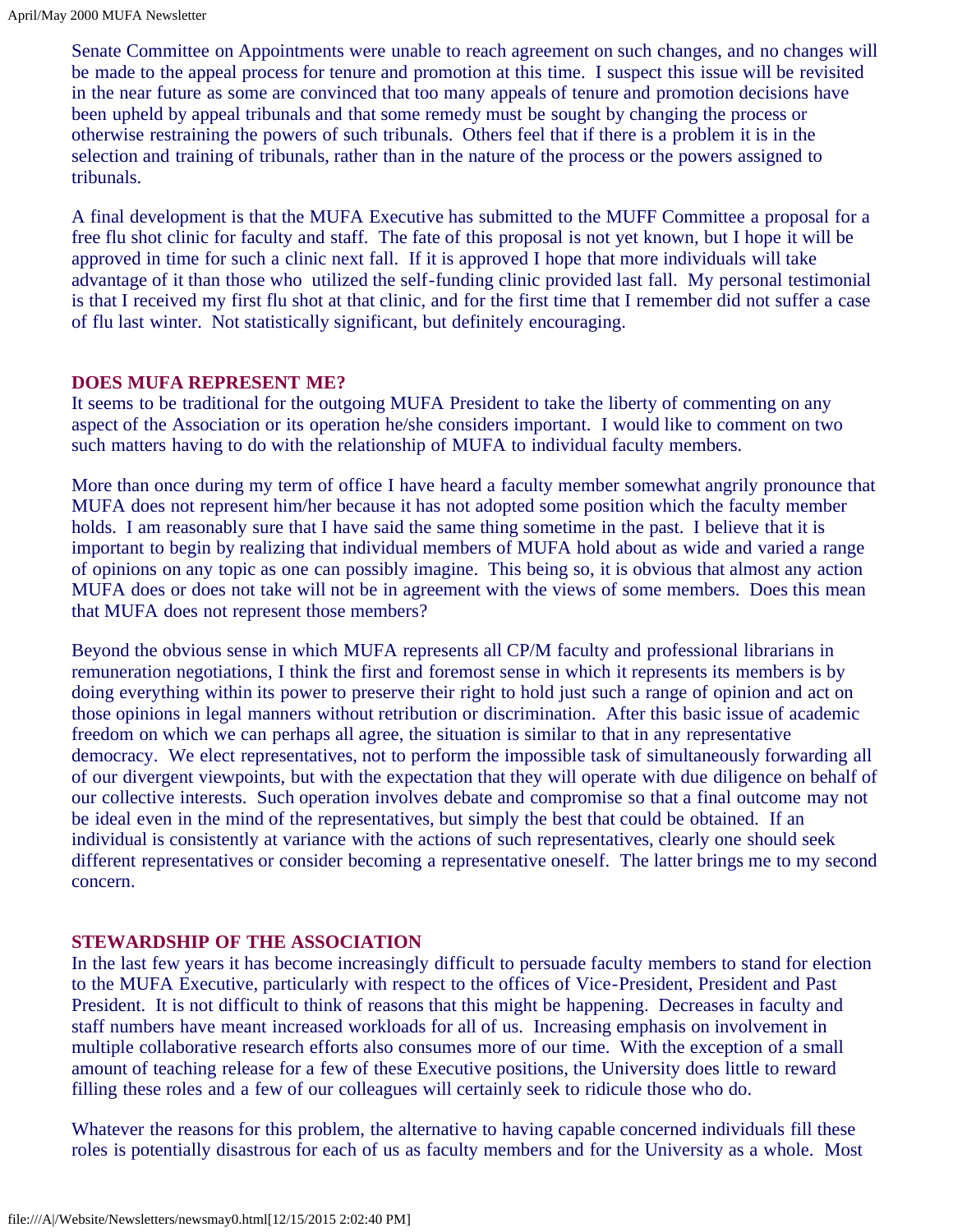of the positions on the MUFA Executive are far from onerous. Even the position of President is certainly not the most time consuming job I have had and proved to be more rewarding than some. I would thus encourage each of you to think long and hard about declining if approached about filling one of these roles. Better yet, if you think you might be willing to do one of these jobs, indicate your willingness to the MUFA office. In my view, each of us owes it to ourselves and to each other to fill one of these roles at least once or twice in our academic careers.

#### **THANKS**

In closing, I would like to thank the membership of MUFA for giving me the opportunity to serve as President. I would also like to thank the current MUFA Executive for their support, assistance and counsel in all matters during the past year. Most of all, I would like to thank the MUFA staff, Phyllis and Kelly, for their tireless efforts and direction, without which no one in their right mind would attempt to do this job.

*John Platt*

## **David Kinsley**

### **Professor of Religious Studies**

 $|2\rangle$ 

<span id="page-4-0"></span>**David Robert Kinsley,** who taught in the Department of Religious Studies at McMaster for thirty-one years (1969-2000) and was chair of the department from 1989 until 1994, died on the morning of April 25, 2000, his sixty-first birthday.

Throughout the 1980s and 90s, Dr. Kinsley was clearly among the most popular lecturers on campus. Though his courses were not a required component of any programme, they routinely attracted hundreds of students. He was well known for the rapport he established with students, for his accessibility, compassion, creativity, and joy in teaching. His remarkable adaptability was apparent not only in his continuing ability to attract and captivate students, but also in the significant degree in which the subject matter of his courses shifted over the years. Though he began as a specialist in Hinduism and Hindu goddesses, the latter half of his career saw him moving increasingly toward cross-cultural studies of important themes: "Health, Healing, and Religion"; "Religion and Ecology"; "Images of the Divine Feminine"; "Women and Religion". All these courses were introduced by Dr. Kinsley; for several he wrote textbooks that have become standard in the field. Most popular was his course on "Cults in North America"; again, it was a course designed to meet student interest and need, not one that arose naturally out of Dr. Kinsley's own field of specialization.

David won a number of teaching awards, including the MSU Social Sciences Award (1984-85), the Martin Johns Award for special contributions to Part-Time Studies (1993), and the President's Award for Excellence in Instruction (2000). The last-named award was presented by President Peter George in David's home shortly before he passed away.

Friends, colleagues, and students wishing to remember David Kinsley are invited to contribute to a scholarship fund in his memory. Donations may be made out to McMaster University, Gilmour Hall Room 110.

> *Stephen Westerholm, Chair, Department of Religious Studies*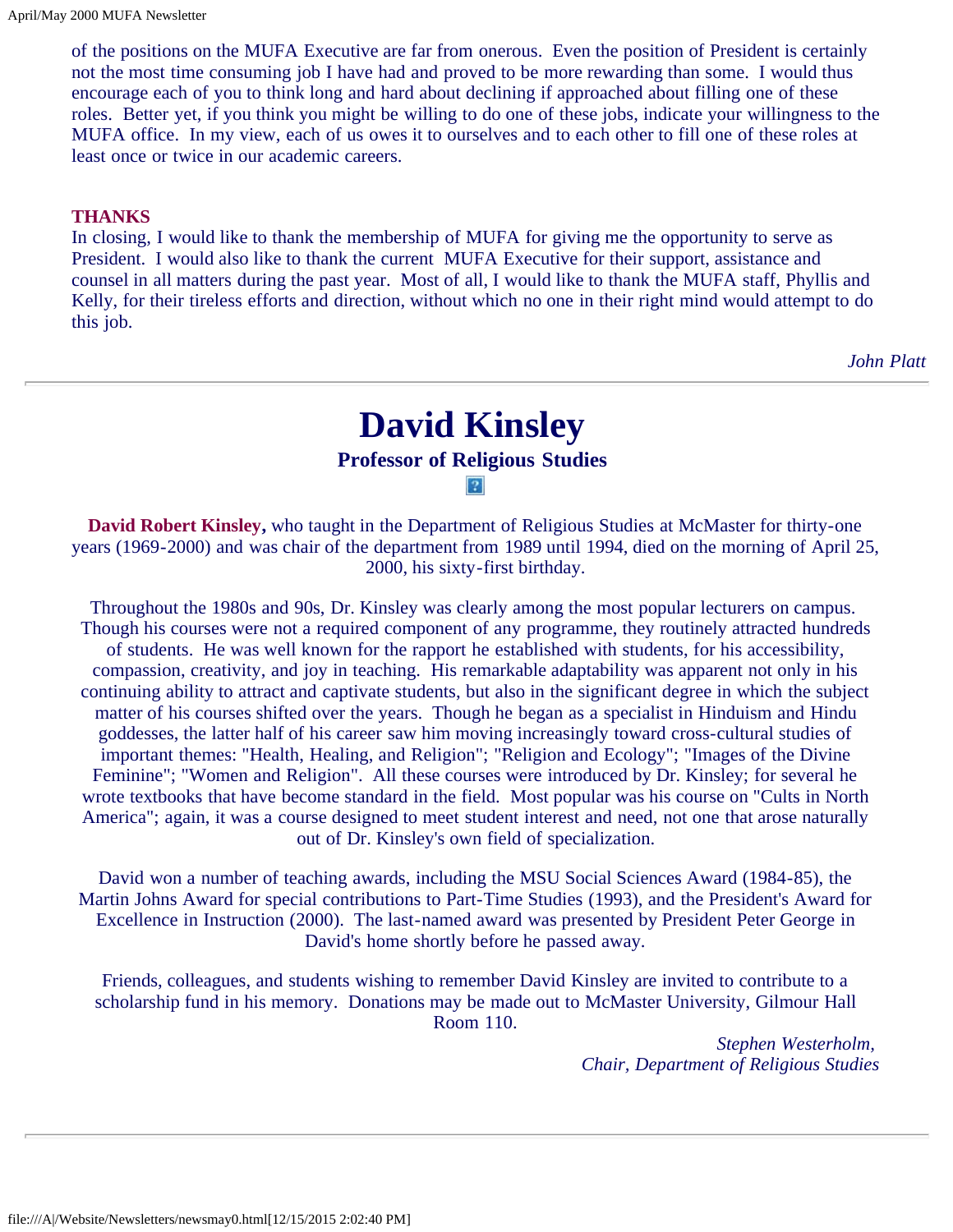# **Announcements**

### $|2|$

### <span id="page-5-0"></span>**1999 OCUFA Teaching & Academic Librarianship**

Congratulations to **MIROSLAV LOVRIC,** Assistant Professor in the Department of Mathematics & Statistics and recently-elected member of the MUFA Executive, who will be honoured with a 1999 OCUFA Teaching Award at a special ceremony on Friday, June 9, 2000.

Established in 1973 and presented annually by the Ontario Confederation of University Faculty Associations (OCUFA), the awards acknowledge the immense contributions made to post-secondary education by professors and academic librarians. In announcing the 1999 Award winners, Deborah Flynn, President of the Ontario Confederation of University Faculty Associations, said, "These are the men and women who both inspire and inform their students. The recipients of the teaching awards go that extra mile to ensure that their students receive the very best in course development, instruction, and research".

### **Mactron Motion Passed at AGM**

The MUFA Annual General Meeting on April 18, 2000 unanimously passed the following motion.

"The concerns which many members of the McMaster University Faculty Association have expressed with regard to the new video board or Mactron are numerous and include, but are not necessarily limited to, the following: the possible zoning violation, visual pollution, the potential driving hazard, the detriment to relations with our Westdale neighbours, the excessive use of University facilities for private- sector advertising, the representation of the Mactron as primarily a scoreboard, and the approval process for the board within McMaster. The McMaster University Faculty Association urges the administration to actively seek alternatives to the current Mactron arrangements. We urge that, in the process of further deliberations, the administration provide clear, accurate information to all parties concerned, within both McMaster and the broader community, about the alternatives being considered and seek the responses of such parties prior to taking actions which are difficult to reverse. We further request that the incoming President of the McMaster University Faculty Association convey this motion to President Peter George."

Bernadette Lynn did send this motion to Peter George, and Paul Rapoport and I took the motion to the meeting of the Board of Governors on Thursday April 27, 2000. I spent about five minutes explaining the motion and emphasizing the fact that our community is now faced with two problems — the Mactron itself and the climate of suspicion surrounding Mactron decisions. President Peter George then responded. There was a story the next day on the McMaster Daily News web page which you can access in the archives at: http://dailynews.mcmaster.ca. In his remarks, the President agreed that we need to consider alternatives to the current situation and stated that this issue is now being investigated. Paul Rapoport and I will be meeting on Wednesday May 17 with President George to discuss the matter further. The new MSU President, Marc Marzotto, will also attend as will other representatives of the administration.

Other parties which are actively concerned with the Mactron are the Ainslie Wood/Westdale Association of Homeowners and the City of Hamilton. Peter George's stated intention is to take a recommendation to the Board of Governors at its next meeting on June 15. We will keep you updated via g-mufagab (MUFA members can be added to g-mufagab by contacting the MUFA office: mufa@mcmaster.ca). Your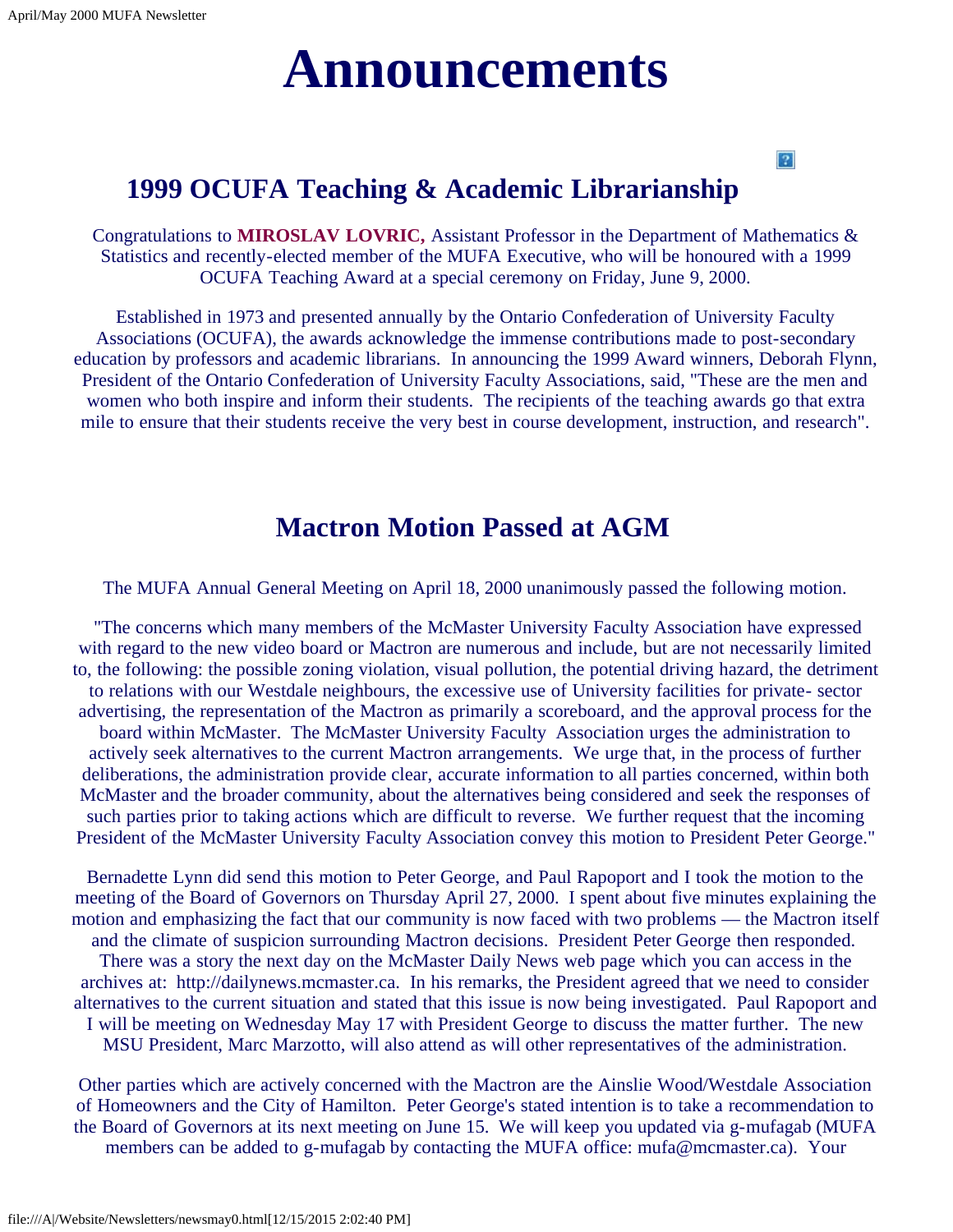April/May 2000 MUFA Newsletter

comments and suggestions are always welcome.

*Martin Dooley Professor of Economics*

#### **Members Vote to Lower Mill Rate**  $|2|$

At the MUFA Annual General meeting on April 18, 2000, members voted to lower the mill rate on which MUFA dues are calculated from 5.3 to 5.2. 1999/2000 Treasurer, Bernadette Lynn, explained that the current reserve fund was in line with Faculty Association policy and that it should be sufficient to cover any unexpected expenses and requirements. Regular operating expenses could be met using the lower mill rate.

The 5.2 mill rate will go into effect on July 1, 2000.

 $|2\rangle$ 

## to the Editor

<span id="page-6-0"></span>**I** wish to differ with Paul Rapoport's objections (March *Newsletter*) to the outdoor message board that has recently been installed on campus. Over the weeks since it has been introduced, I have found the board an unfailing source of both instruction and amusement. Apart from the structure's indisputable aesthetic appeal, it has been providing the community with much information only with difficulty obtainable elsewhere; for example, alerting students to prime-time airings of such valuable television features as "Friends", and thus giving them an attractive alternative to taxing their overstrained minds with undue attention to university course materials. As for Professor Rapoport's complaint about lack of prior consultation with the McMaster community regarding the erection of the board, I must say that such expectations savour of outworn attitudes dating from the past century. Such consultative fetishes either have already been or are rapidly being, set aside in forward-looking twenty-first-century capitals like Belgrade, Moscow, and Queen's Park.

Nowadays, with every visit to our campus I eagerly anticipate poring over the exciting words and (above all) images displayed on the board. Invariable, as I drive by it, my gaze lingers over these as though transfixed. During my final conversation with my much-regretted colleague, Mazbool Aziz, I confided to him that I never passed the board without giving it an enthusiastic salute. He, I'm pleased to say, applauded my initiative and urged me to pursue it with redoubled zeal.

> *Michael Ross Professor Emeritus, English*

P.S. An inquiry should surely be made into the increasing numbers of suicidal student pedestrians in the vicinity of the message board. Repeatedly, when driving by it, I have turned my gaze reluctantly away from that electronic miracle, only to find a student, manifesting obvious symptoms of dementia, practically under the wheels of my car.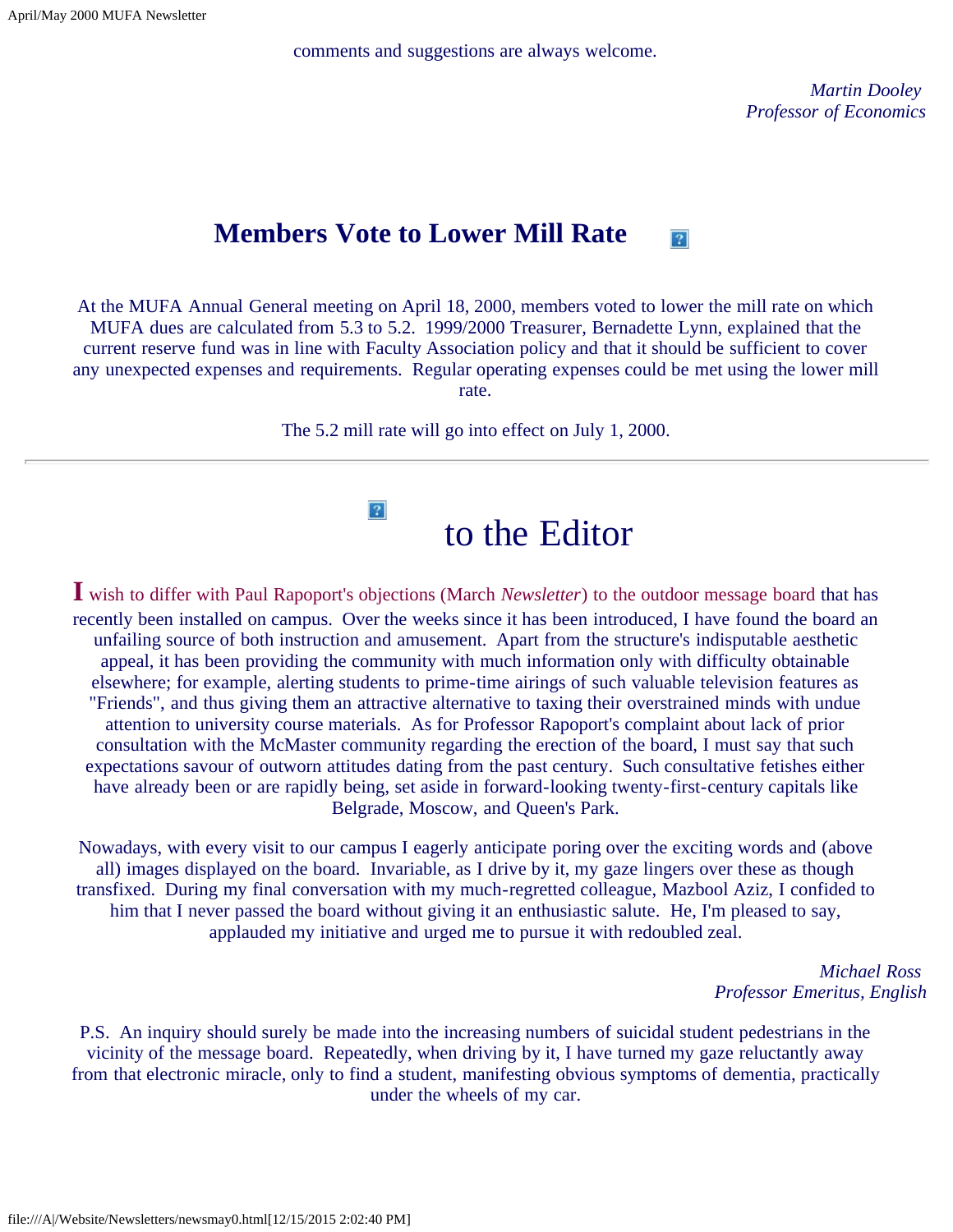**I** would like to respond to Paul Rapoport's comments in the MUFA's newsletter (Volume 26.5). I have been involved with McMaster for a great number of years; both as a student in the Humanities and as a volunteer. I write this note on my own behalf.

I happened to be on campus today and saw the board that is described "as a gigantic, garish eyesore, a hazard to driving, and an insult to the University". What drivel.

The MacTron indicates to me that the University is not the insular and elitist community that Mr. Rapoport envisions when he suggests that it should be a "...visual calm environment conducive to learning and study". On the contrary, the sign indicates to me that the University is alive, inclusive and reaches out to the community at large.

May I suggest that Mr. Rapoport take a few steps out of his pathetic little shell and join the real world. The private sector and the business community are partners and believers in establishing a strong and economic future for the University. Mr. Rapoport might like to look at the significant donations to "The Changing Tomorrow Campaign". These donations have been made by individuals, students, foundations, faculty and corporations. I think that these groups make up a large and generous community.

I am sorry Mr. Rapoport, "That the decision to install this board was not based on input from the University community". It was based on a much larger community and I hope, for your sake, you might join it.

*Gill Cooper*

## Will You be RETIRING this Year?

<span id="page-7-0"></span>**ELECTRONIC MAIL ACCOUNTS:** It is agreed that provision of e-mail computer  $|2\rangle$ accounts for retired faculty members is to be treated similarly to the provision of mail boxes or library cards. All retired faculty should have access to an e-mail account on the same terms as active faculty. Like the mail box or library card, the e-mail account is to be used for University or academic business. The account may be accessed from University computers or by modem. In the latter case, if the retired faculty member wishes a fee modem account, this is also available and can be arranged (for example, through the purchase of vouchers at the Bookstore or by provision of a research account number).

Given past experience with illegitimate use of computer accounts by "hackers", it is recognized that for management purposes it might be necessary to require retired faculty to renew the e-mail computer account from time to time, or for CIS to remove accounts that are inactive over a long period of time.

This policy shall be reviewed no later than five years after its implementation.

*Approved by Joint Committee December 9, 1996*

**TERMINATION OPTION:** During the fall of 1996, the Joint Committee recommended and the President agreed that those faculty who at the time of retirement elect the Pension Plan's Termination Option, should continue to qualify for the normal retirement benefits.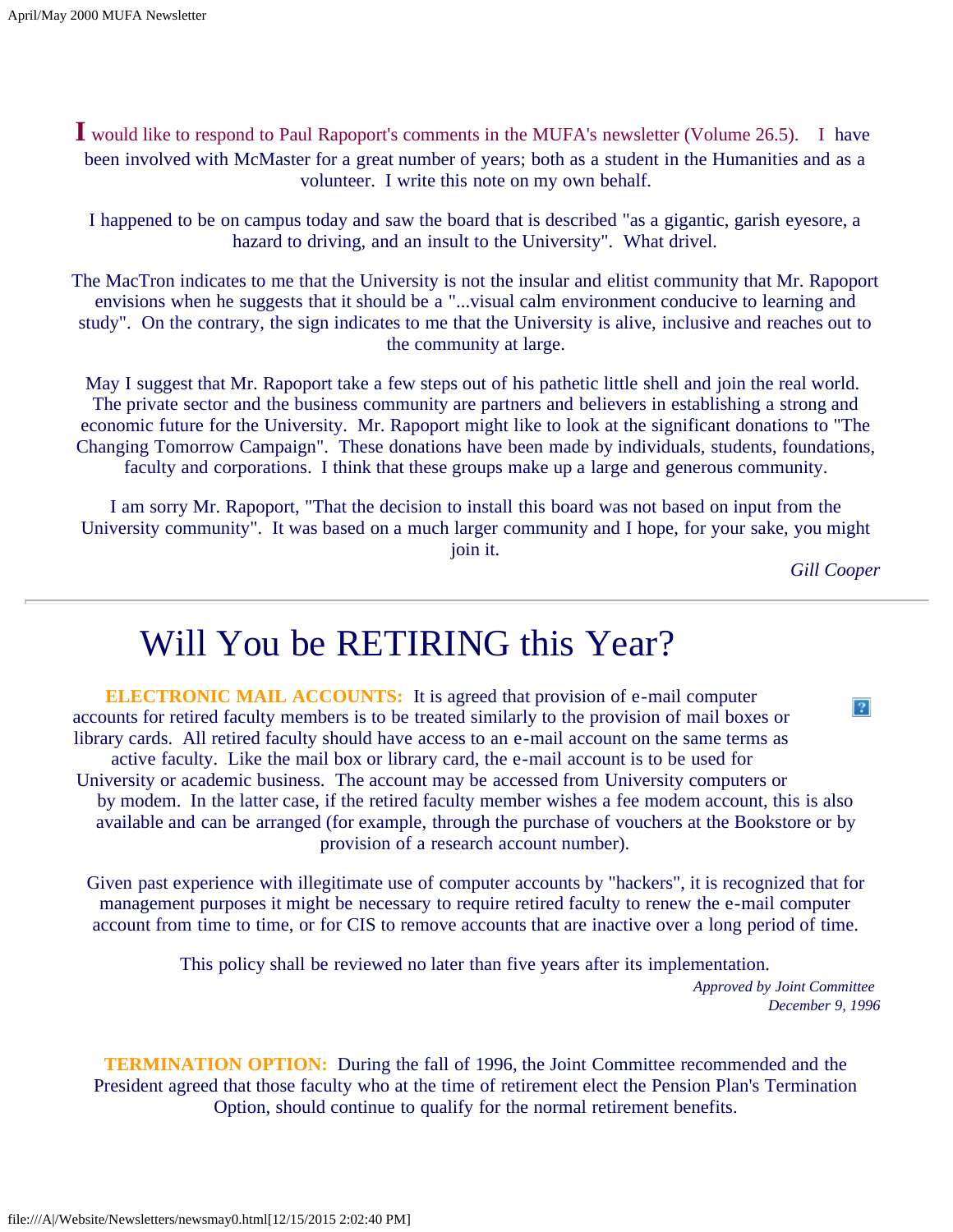**MAJOR MEDICAL & DENTAL BENEFITS:** Continuation of benefits which were in effect prior to retirement, for retiree, spouse and eligible children. Out-of-Province/Out-of-Country-Coverage is reduced to \$10,000/lifetime. It is recommended that you obtain extra travel insurance very time you travel out of Ontario or Canada.

**LIFE INSURANCE:** At normal retirement age (65 years) you will be provided with a paid up policy of \$5,000. If you wish to convert your insurance to a private insurance plan, you must apply within one month of your retirement date. Please contact Human Resources for more information.

If you take early retirement, you are able to keep your current coverage (Grandfathered Plan) or the basic plan of 175% of salary (maximum salary \$100,000) by paying the full premium which is based on age factors, gender and smoking vs non-smoking. At age 65, however, the policy will be reduced to the Paid Up policy of \$5,000.

### **PARKING:**

1. Faculty and Staff who have retired but have a post-retirement appointment for which they receive remuneration from the University shall pay for parking (effective July 1, 1992).

2. Faculty and staff who have retired on or before June 30, 1992 shall continue to receive free parking; in the case of those who are under 65 the free parking shall be provided on West Campus. Any who have already reached 65 and are parking on West Campus should receive a Central Campus sticker immediately.

3. Faculty and staff who retire after June 30, 1992 may obtain a permit which allows (I) free parking on West Campus at all times and (ii) free parking on Central Campus for the period May to August and after 12:30 p.m. on days when classes are held between September and April; alternatively such individuals may purchase, at the Central Campus rate for eight months, a permit for Central Campus.

> *Approved by Joint Committee December 3, 1991*

### **Notice: to Retirees with Restricted Retiree Parking Permits**

### (1) HOURLY PARKING

We are pleased to inform you that the automation of the kiosks has given us an opportunity to set up 1, 2 and 3 hour blocks of parking for retirees holding restricted retiree permits that become valid at 12:30 p.m. Retirees who wish to park on central campus prior to 12:30 p.m. may purchase parking for the duration of time prior to 12:30 p.m. only. The following deposit [subject to change] is required when entering the University between the given times below:

> $11:30-12:30 - 1$  hour  $\longrightarrow$  \$2.50  $10:30-12:30$  — 2 hours —— \$4.50 09:30-12:30 — 3 hours —— \$6.50 Prior to 09:30 requires —— \$8.50

The above issued permits must be displayed with a restricted retiree permit, which takes effect at 12:30 pm.

### (2) CENTRAL CAMPUS PARKING

Eight month central campus parking permits are available for the regular permit fee of \$33/month [price subject to change].

Retiree permits are for the sole use of the retiree and are not transferrable to family members.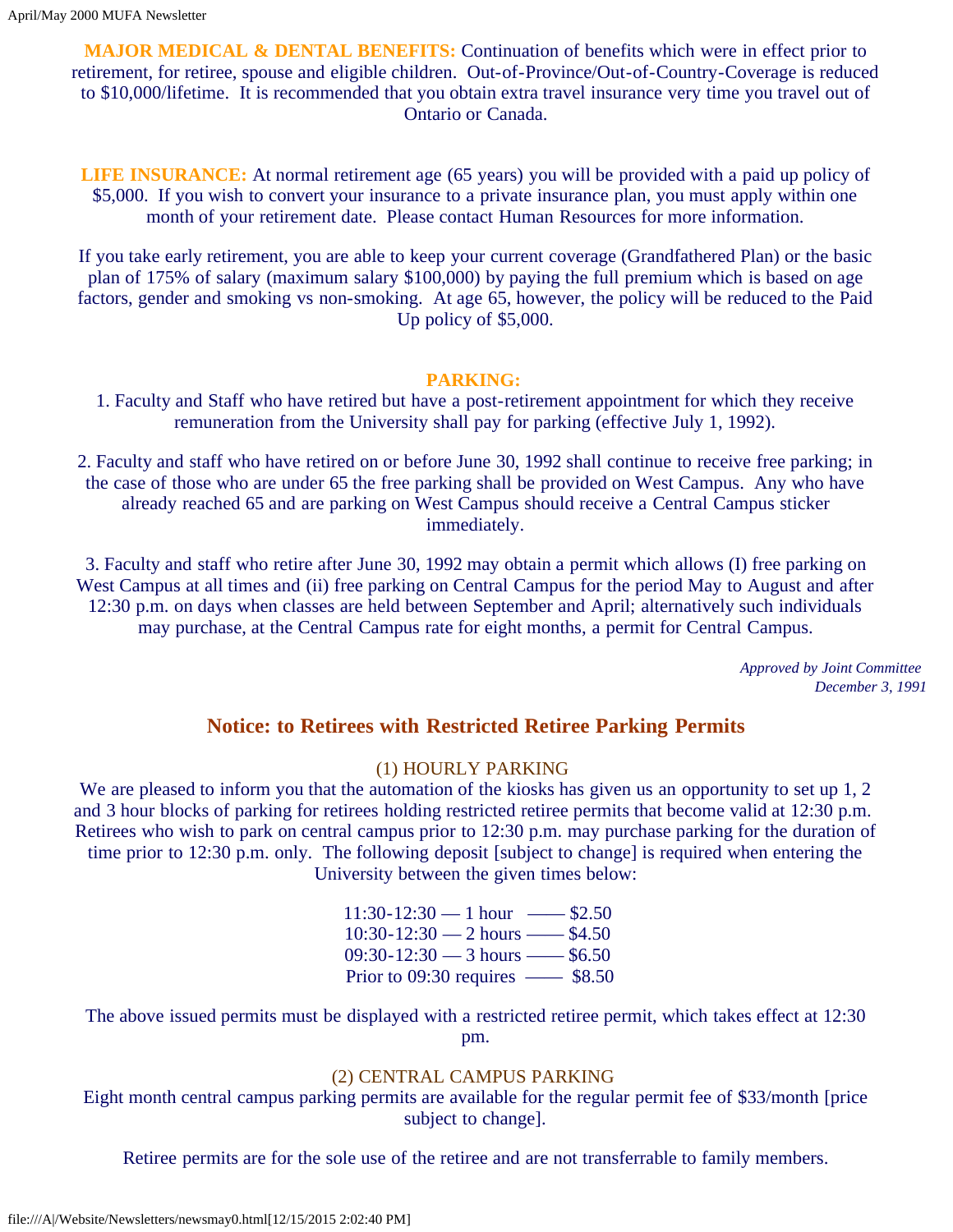Please contact the Parking & Transit Services office, CUC 102, at 24921 or e-mail: parking@mcmaster.ca

**RECREATIONAL FACILITIES:** Anyone who retired prior to 1999 will continue to receive free membership at the Ivor Wynne Centre. Those who retired in 1999 may apply for membership at onehalf price. All retirees after 1999 are eligible for membership in the Ivor Wynne Centre at a rate that will be prescribed annually and approved by the Board of Governors.

> *Approved by Joint Committee June 21, 1999*

**CAUT SERVICES:** Individuals who were eligible for membership in CAUT before retirement, are eligible for membership as CAUT retirees. Individual retired members may join CAUT as Retired Associate Members for an annual fee of \$25. For this fee they receive a subscription to the CAUT Bulletin, and may join a number of group plans offered for Life Insurance, Personal Accident Insurance, Family Life Insurance, Professional Property Insurance, Group Home Insurance, Travel Insurance, and other financial services. Retired members can also take advantage of discounted travel rates offered by Finlay Travel.

<span id="page-9-0"></span>**RETIRE WEB:** RetireWeb is a WWW site packed with financial planning information for Canadians of all ages to help them with all stages of retirement: saving for retirement, options at retirement and post retirement. You can reach it through the MUFA web page (www.mcmaster.ca/mufa) — just go to "LINKS" and click on "Other Interesting Sites" — or go directly to www.retireweb.com/index.html.

## **Ballot Results**

I have counted the ballots which were distributed to all MUFA members on May 1, 2000 requesting a YES or NO response to the following question:

I hereby approve the Remuneration Committee Policy proposed by the Ad Hoc Committee to Consider the Role of the Remuneration Committee and amended at the MUFA AGM on April 18, 2000.

> **Responses** YES 137 NO 0 SPOILED 0 Total Ballots Cast 137

 *Grant Smith Returning Officer*

 $|2\rangle$ 

Say it isn't so

"I was recently on a tour of Latin America,